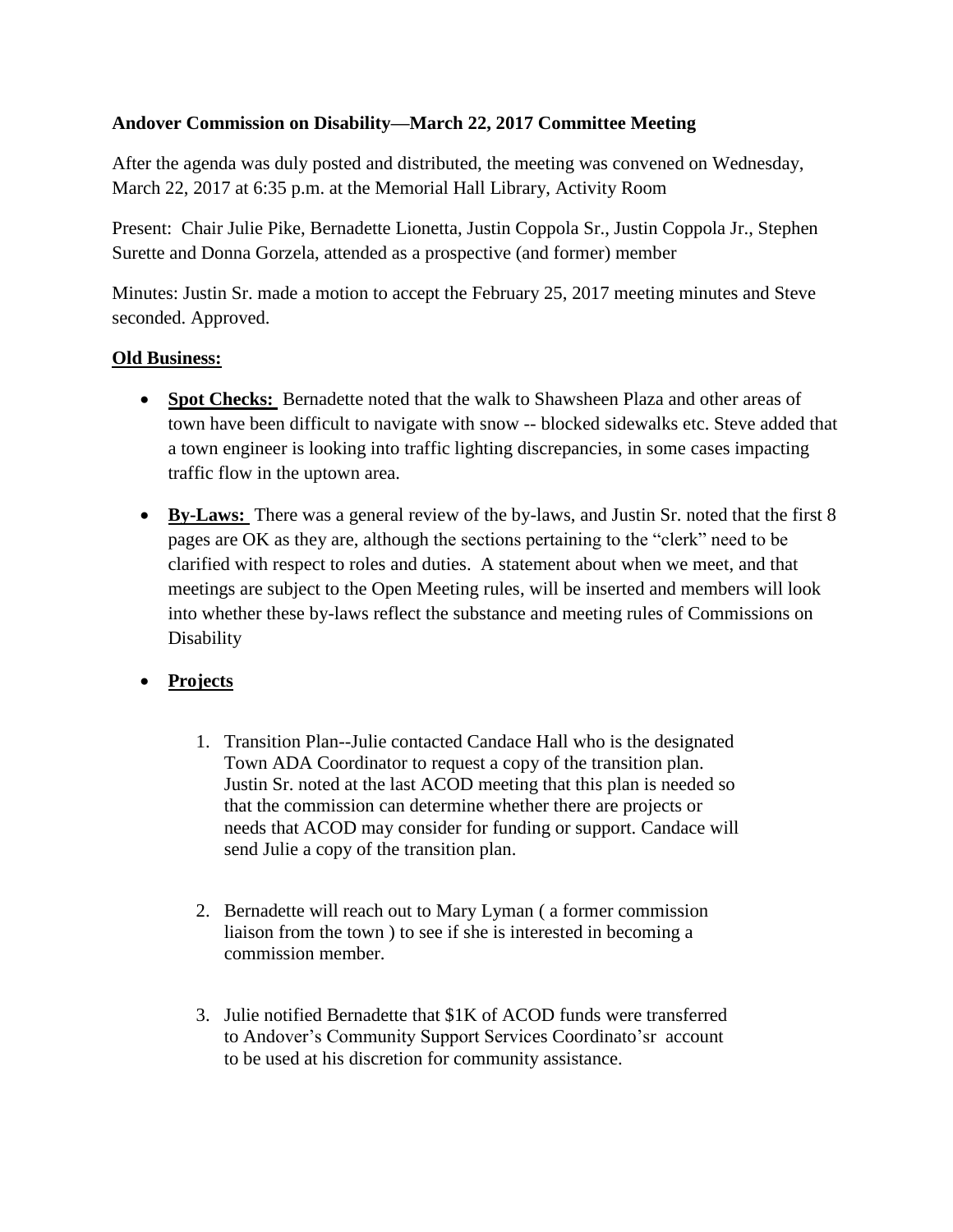- 4. Julie announced that the town approved the commission's request to encumber \$1800 for the summer 2017 Tanglewood music program. However, Julie noted that in the future, ACOD must use money on foods and services within its fiscal year of July 1 to June  $30<sup>th</sup>$ .
- 5. New Member Vote—The commission unanimously elected Donna Gorzela as a member of the commission.
- 6. Promotional Items for Handouts at events—Members discussed various items to have on hand for Andover Day and other forums. Action Item: Steve will inquire into the purchasing process for the following items: flashlight keychains, combination stylus/pens and walking sticks to be checked out of the senior center.
- 7. Andover Day –Action Item: members agreed to share a table with another group Bernadette is involved with.
- 8. Education workshop on Fair Housing law—Justin Sr. noted that this type of workshop would be a good idea to better understand the various legal and regulatory issues on this matter.
- New Business:

Julie noted that Jeff Dougan from the Massachusetts Office on Disability (MOD) announced a Grant Program which will involve disbursement of grants amounting to up to \$250K. Successful applicants must have a proposal to remove barriers and or create and improve accessible features and program access for persons with disabilities through-out the Commonwealth. Applications are due before June  $30<sup>th</sup>$ Justin Sr. noted 1.) the need for Doherty Middle School elevator ---would require an engineering plan; 2.) Haggetts Pond trail 3.) High Plain Elementary and Wood Hill Middle school field accessibility 4.) Installation of audio enhancements systems in the schools

## **Announcements:**

Julie mentioned a letter from Jeff Dougan announcing that MOD is accepting submissions for 2017 "Call for Art" a juried art exhibition. The original work should capture the theme of "Breaking Barriers" [www.mass.gov/mod/art](http://www.mass.gov/mod/art)

TRIAD Program (Free Senior Photo IDs and non-Senior Disabled ) on Friday May 26, 2017 at 9:30 p.m. Registration required and books at Center for Punchard. l

A Better Chance will be hosting Astronaut Mae Jemison to Speak at Phillips Academy Andover on Friday March 31 at 7 pm, Open to All